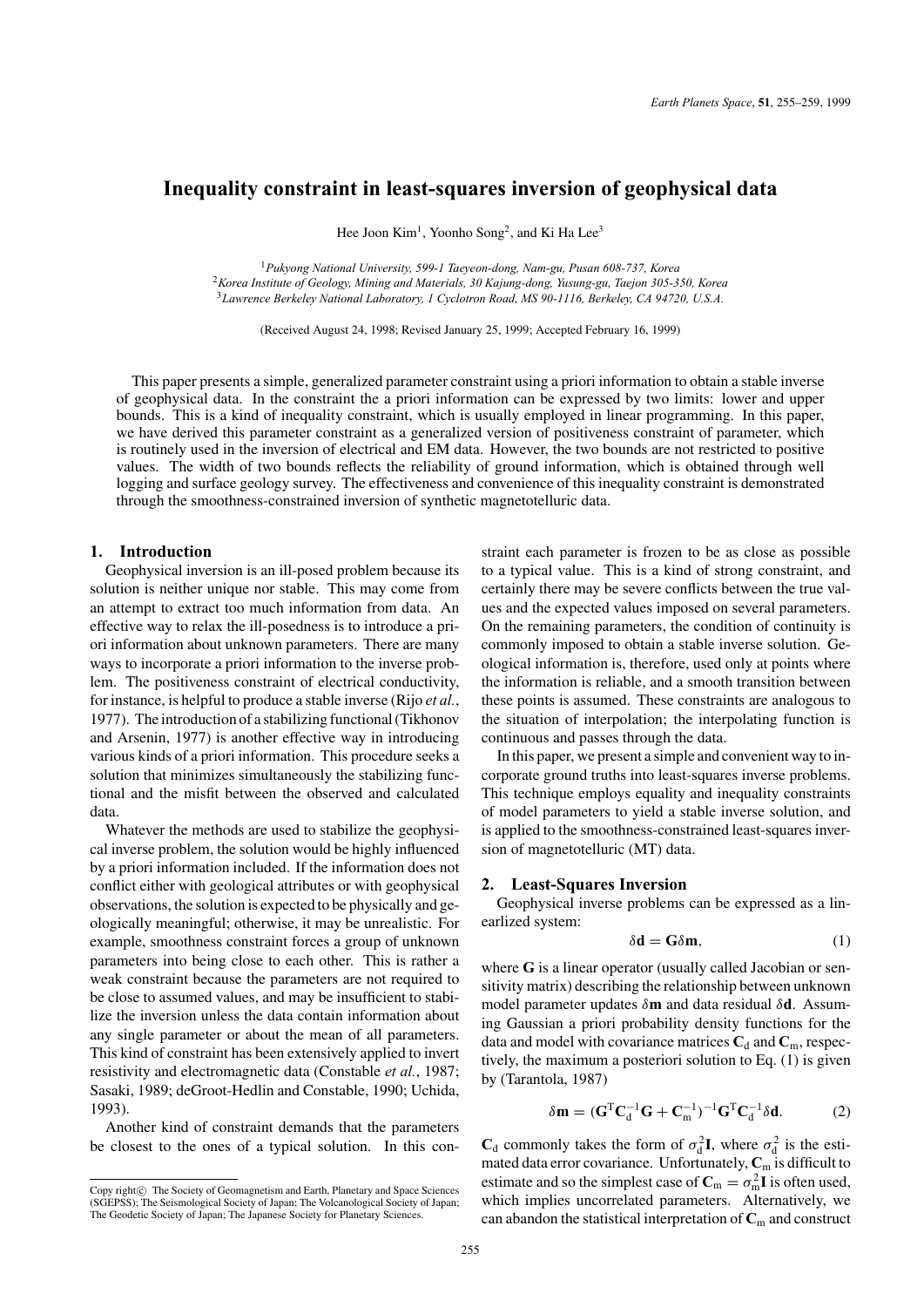it such that the solution has minimum structure (Constable *et al.*, 1987; Sasaki, 1989).

A common approach for model parameterization is to divide a model into a number of blocks of distinct physical property (e.g., Sasaki, 1989; deGroot-Hedlin and Constable, 1990). In electrical and EM problems, to scale both parameters and data so that the Jacobian will have a stable inverse, we usually use logarithms of model resistivities and measured apparent resistivities. This constraint guarantees the positiveness of resistivity (Rijo *et al.*, 1977).

Seeking smooth solutions is advantageous in that the computed parameter distribution should not reflect the type of parameterization and method of solution used. The resulting model will only have a level of complexity that is required by the data. Smoothing also improves the numerical stability of the inversion by preventing unlimited growth of a single parameter that could lead to divergence. Smoothness constraints can be incorporated into the objective function as follows:

$$
U = \|\delta \mathbf{d} - \mathbf{G}\delta \mathbf{m}\|^2 + \lambda \|\mathbf{r}\|^2, \tag{3}
$$

where  $\lambda$  is the Lagrange multiplier and  $\|\mathbf{r}\|^2$  is the roughness measure. If the roughness can be represented by a matrix form as

$$
\mathbf{r} = \mathbf{C}\delta\mathbf{m},\tag{4}
$$

then minimizing the functional *U* produces a system of linear equations

$$
(\mathbf{G}^{\mathrm{T}}\mathbf{G} + \lambda \mathbf{C}^{\mathrm{T}}\mathbf{C})\delta \mathbf{m} = \mathbf{G}^{\mathrm{T}}\delta \mathbf{d},\tag{5}
$$

where **C** is the roughening operator. The vector  $\delta$ **m** is added to the initial vector  $\mathbf{m}_0$  to obtain updated parameters  $\mathbf{m}$ , i.e.,

$$
\mathbf{m}^{\text{updated}} = \mathbf{m}_0 + \delta \mathbf{m}.\tag{6}
$$

The procedure is repeated until a misfit between the measured and modeled data is reduced to an acceptable level of rms misfit which is given by

$$
S = \sqrt{\frac{\delta \mathbf{d}^{\mathrm{T}} \delta \mathbf{d}}{N}},\tag{7}
$$

where *N* denotes the number of data points.

#### **3. Constraints with Ground Truths**

In practice, we often have access to useful information through many ways such as well logging and surface geology survey. Information obtained from this manner is called "ground truths" and we need to somehow include them in the inversion process described above. In this section we explain two types of parameter constraints: equality and inequality constraints.

# **3.1 Equality constraint**

We firstly assume that certain values for some blocks are known as

$$
m_i = \overline{m}_i, \qquad i = 1, 2, \dots, K. \tag{8}
$$

In this expression it should be noted that the subscripts*i*'s are not necessarily sequential. The simplest way to implement the known information into the inversion consists of directly enforcing the parameter values to be those of ground truths. This can be achieved by forcing

$$
\delta m_i = 0 \tag{9}
$$

in the observation or normal equation. However, this technique may produce an unbalanced or rough image of parameter distribution because this constraint has no effect on the roughness term to make the image smooth.

Lagrange multiplier technique is a standard method for implementing constraints in many mathematical physics problems. The technique does not directly enforce the constraint, but it encourages the system to accept the values given by Eq. (8) as much as possible. This is done by adding an additional positive functional

$$
\sum_{i=1}^{K} \lambda_i^2 (m_i - \overline{m}_i)^2, \qquad (10)
$$

so that the total functional to be minimized will become

$$
\phi = U + \sum_{i=1}^{K} \lambda_i^2 (m_i - \overline{m}_i)^2, \tag{11}
$$

where *U* is the original functional shown in Eq. (3) and  $\lambda_i$ is the Lagrange multiplier. With this constraint the parameter contained in the resulting solution will not be exactly the same as given by Eq. (8), while the overall parameter distribution will be well balanced. However, the Lagrange multiplier must be determined in advance to be a proper value.

Another way to yield a well-balanced image is to introduce the equality constraint directly into a roughness measure. The roughness to be minimized may be defined as a different form:

$$
\|\mathbf{r}\|^2 = (\mathbf{C}\mathbf{m})^{\mathrm{T}}(\mathbf{C}\mathbf{m}).\tag{12}
$$

Rewriting **m** by  $\mathbf{m}_0 + \delta \mathbf{m}$  and introducing the equality constraint (9) yield

$$
\|\mathbf{r}\|^2 = (\mathbf{C}_p \delta \mathbf{m}_p + \mathbf{C} \mathbf{m}_0)^{\mathrm{T}} (\mathbf{C}_p \delta \mathbf{m}_p + \mathbf{C} \mathbf{m}_0), \qquad (13)
$$

where subscript *p* indicates the reduced number of parameters, *M*-*K*, and *M* is the size of the original roughening matrix **C**. This leads to the following normal equations:

$$
(\mathbf{G}_p^{\mathrm{T}}\mathbf{G}_p + \lambda \mathbf{C}_p^{\mathrm{T}}\mathbf{C}_p)\delta \mathbf{m}_p = \mathbf{G}_p^{\mathrm{T}}\delta \mathbf{d} - \lambda \mathbf{C}^{\mathrm{T}}\mathbf{C}\mathbf{m}_0. \qquad (14)
$$

### **3.2 Inequality constraint**

Next, we assume that certain values for some blocks are known as

$$
a_i < m_i < b_i, \qquad i = 1, 2, \dots, K. \tag{15}
$$

This means that the parameter is bounded by  $a_i$  and  $b_i$ . The constraint (15) may be more convenient and practical than the assumption (8) since the exact value of physical property is hardly known. This type of inequality constraint is usually used in linear programming but seldom found in the community of least-squares inversion. If  $a_i = 0$  and  $b_i = \infty$ , then Eq. (15) is equivalent to the positiveness constraint of parameter. Thus this constraint can be regarded as a generalized version of the positiveness constraint. If the difference between  $a_i$  and  $b_i$  becomes small, the inequality constraint approaches to the equality constraint expressed in Eq. (8). In this regard, the inequality constraint is more general than the equality constraint. Note that the condition (15) has no equal sign as usually used in linear programming and the two bounds are not restricted in positive values.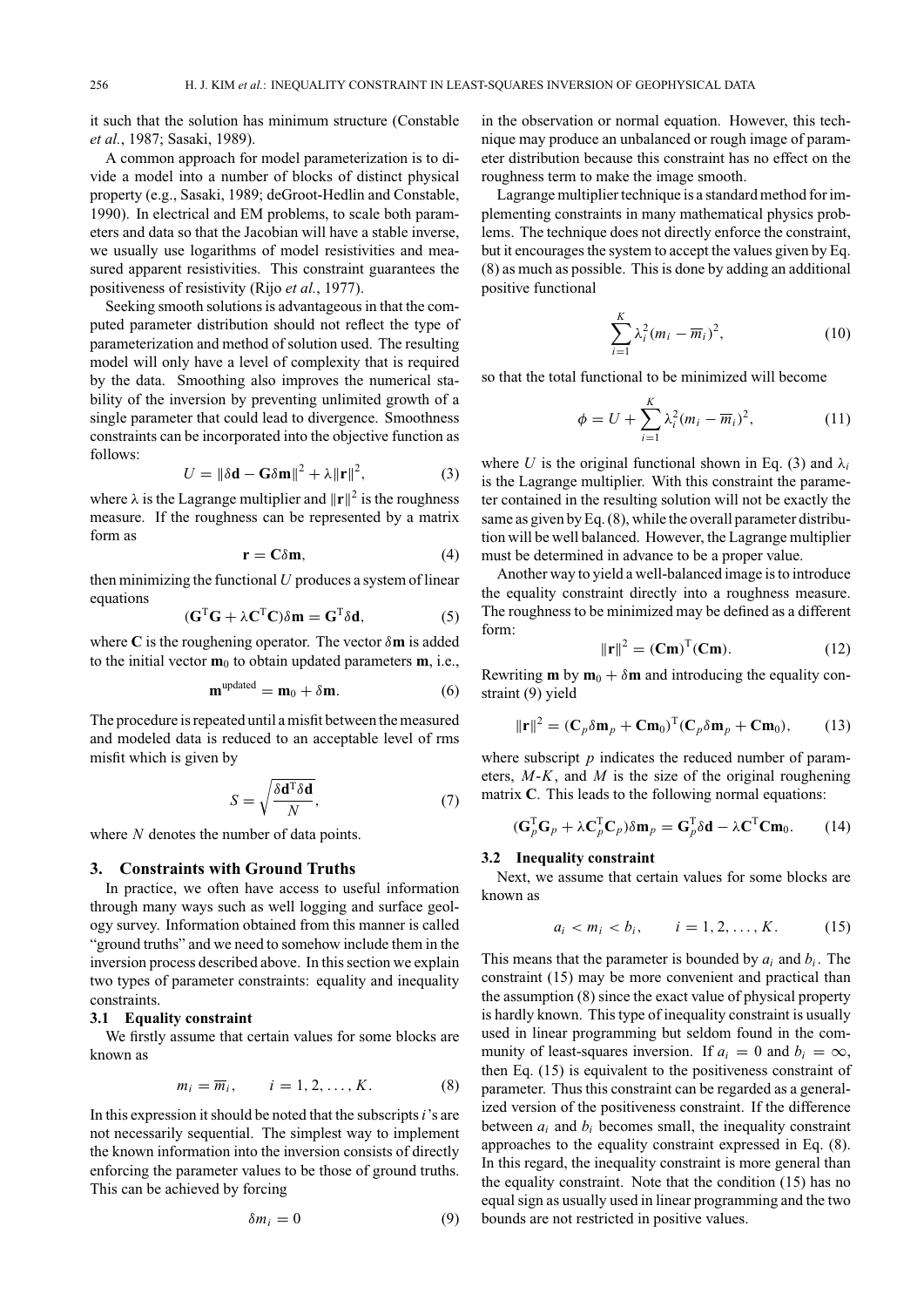

Fig. 1. Demonstration model for equality and inequality constraints (reproduced from Sasaki, 1989).



Fig. 2. Inversion result of synthetic MT data calculated for the model in Fig. 1. All blocks are constrained to positive values of resistivity in the inversion.

Let us define a new parameter  $x$  to introduce the a priori constraint, i.e.,

$$
x = \ln\left(\frac{m-a}{b-m}\right). \tag{16}
$$

Note that the subscript *i* is dropped in Eq. (16). Then the perturbation of *x* required in the inversion process is given by

$$
\delta x = \frac{b-a}{(m-a)(b-m)} \delta m. \tag{17}
$$

Once the updating vector  $\delta x$  is obtained, the initial parameter vector  $\mathbf{x}_0$  will be updated as

$$
\mathbf{x} = \mathbf{x}_0 + \delta \mathbf{x},\tag{18}
$$

and the parameters are renewed as

$$
m^{\text{updated}} = \frac{a(b - m_0) + b(m_0 - a)e^{\delta x}}{(b - m_0) + (m_0 - a)e^{\delta x}},
$$
 (19)

where  $m_0$  indicates the initial parameter value.

## **4. Numerical Examples**

In order to verify the validity of the equality and inequality constraints, we used Sasaki's (1989) model as shown in Fig. 1. The model consists of three low-resistivity bodies (5, 5, and 10  $\Omega$ ·m) and a higher resistivity (100  $\Omega$ ·m) body in a half-space of 50  $\Omega$ ·m. Ten MT stations are sited with a spacing of 2 km and apparent resistivity data are generated for nine frequencies (0.1–50 Hz) at each site to yield a total of 90 data points. The model used for the smoothness-constrained inversion has 73 blocks as shown by the thin solid lines. The inversion scheme used in this study is basically the same as Sasaki (1989); The Lagrange multiplier  $\lambda$  is fixed to 0.3 and no artificial noise is added in the inversion experiment. The primary difference lies in the form of roughness measure; he used the gradient-amplifying factor  $\alpha_i$  to represent the roughness term, while we did not use the factor (i.e.,  $\alpha_i$  was fixed to 1.0).

Figure 2 shows the inversion result obtained after three iterations. The reconstructed resistivity section is nearly identical to that of Sasaki (1989). The residual error was reduced from 0.61 to 0.11 and changed insignificantly after three iterations. In the inversion all the resistivity parameters are constrained to positive values.

If some parameters are exactly known a priori, although it seems not to be practical, we can use the equality constraint in the inversion process. This is achieved by simply excluding the known parameters from unknowns. An exam-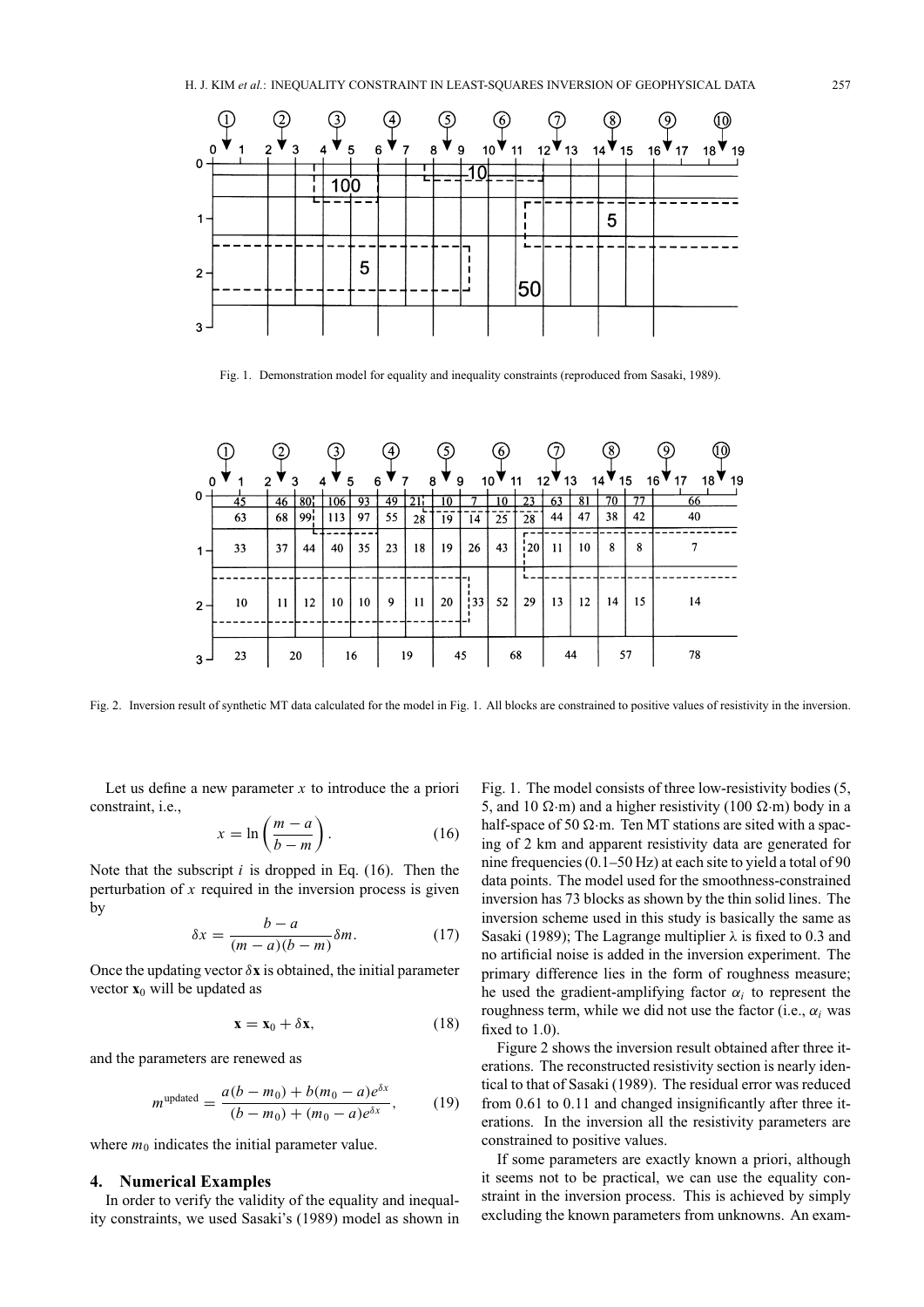

Fig. 3. Inversion result with equality constraint excluding the shaded block from unknown parameters.



Fig. 4. Inversion result with equality constraint modifying the roughness terms of shaded blocks.



Fig. 5. Inversion result with inequality constraint. The resistivity of shaded block is bounded by 20 and 200  $\Omega$  m in the inversion.

ple of this parameterization is shown in Fig. 3, in which one of the bottom blocks is excluded from the model. Because the excluded block (shaded in the figure) has no effect on the roughness term, the image around this block becomes rougher than that in Fig. 2.

the equality constraint into the roughness term. Figure 4 is obtained by minimizing the new roughness described in Eq. (13). The equality constraint is implemented directly in the roughness terms of the blocks (shaded in the figure) adjacent to the known bottom block. The image around the known block is smoother than that in Fig. 3. However, this does not

A more balanced image can be obtained by introducing